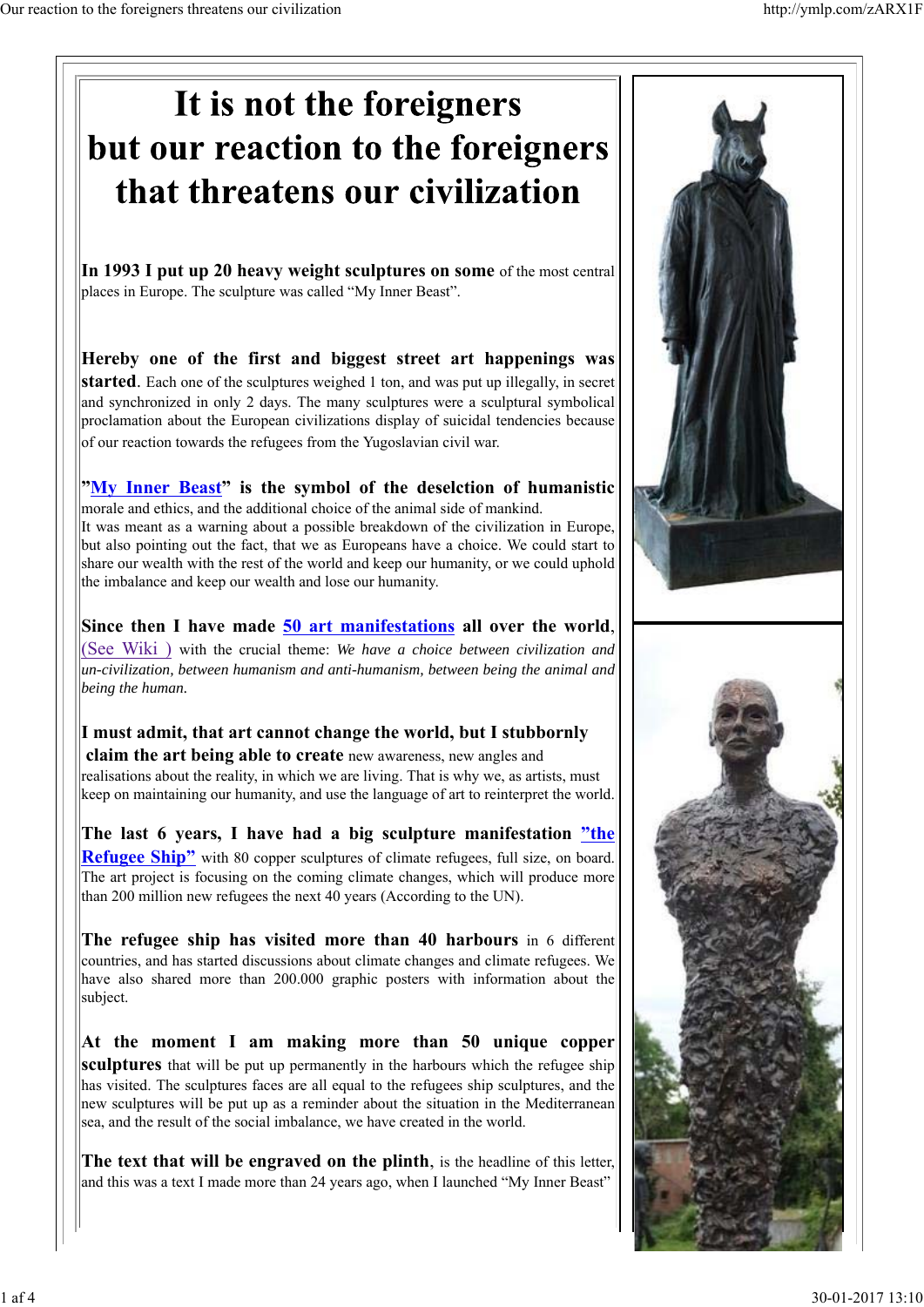*"It is not the foreigners, but our reaction to the foreigners that threatens our civilization."*

*Best Regards Jens Galschiøt – Artist, and chair in the NGO 'Art In Defence Of Humanism' (AIDOH)*



**Contact information**

**Artist Jens Galschiot Banevaenget 22 DK-5270 Odense N Denmark**+ 45 6618 4058 mobile + 45 6170 3083 aidoh@aidoh.dk

## **General information about Galschiøt**

**About Jens Galschiøt** See Wikipedia:

**Portrait of Jens Galschiøt (engelish)** CV (PDF)

**Galschiots Homepage:** Galleri Galschiøt

**Contact to Jens Galschiøt:**

**E-mail:** aidoh@aidoh.dk,

**Internet/libraryl:** www.aidoh.dk,

**tel. + 45 6618 4058, mobile + 45 4044 7058**

**Gallery Galschiøt** Banevænget 22, DK-5270 Odense, Denmark

**websides:** To Gallery Galschiot To Galschot webside to "The Children of Abraham'projekt

**Overview over Galschiøt sculptures**

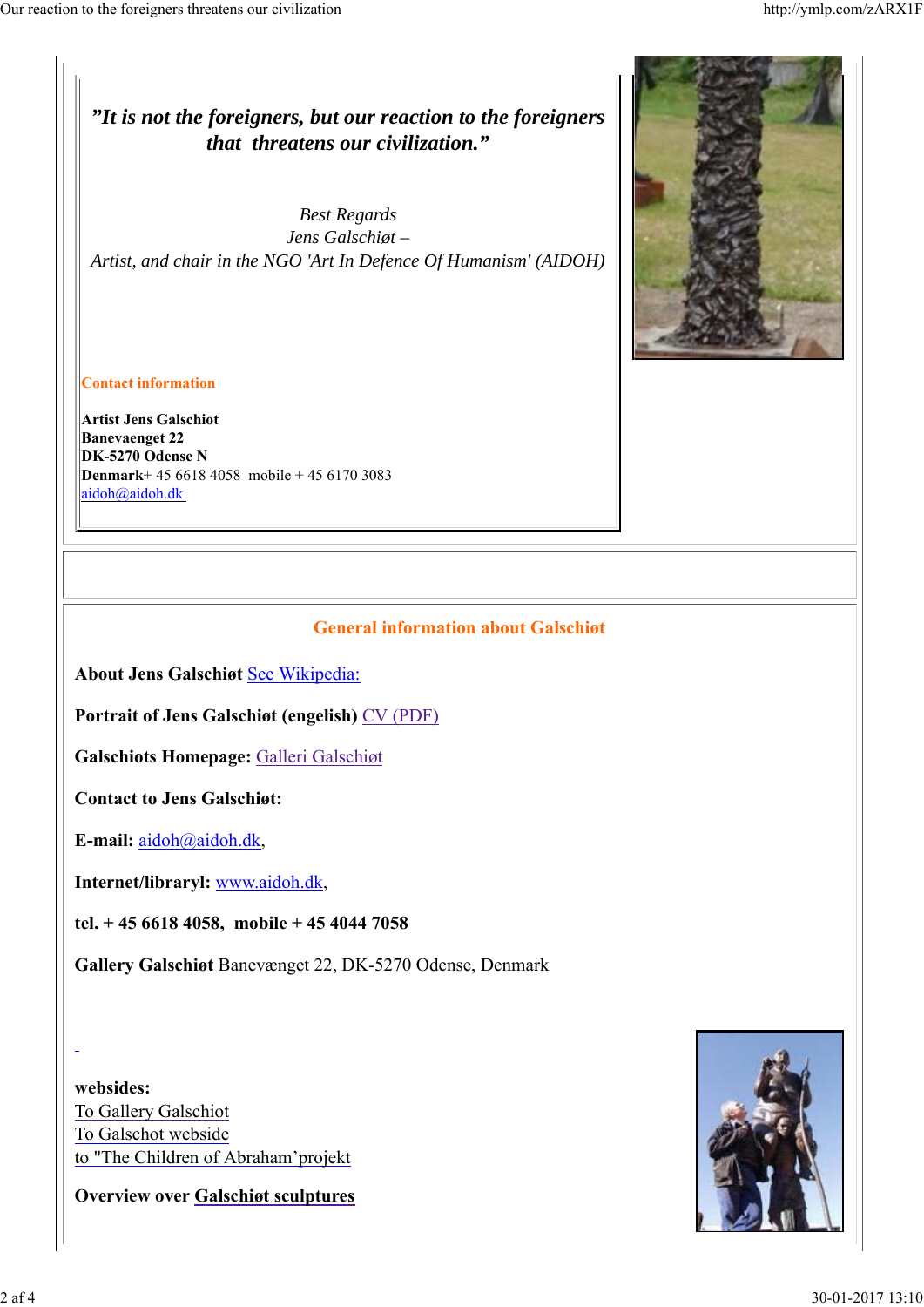